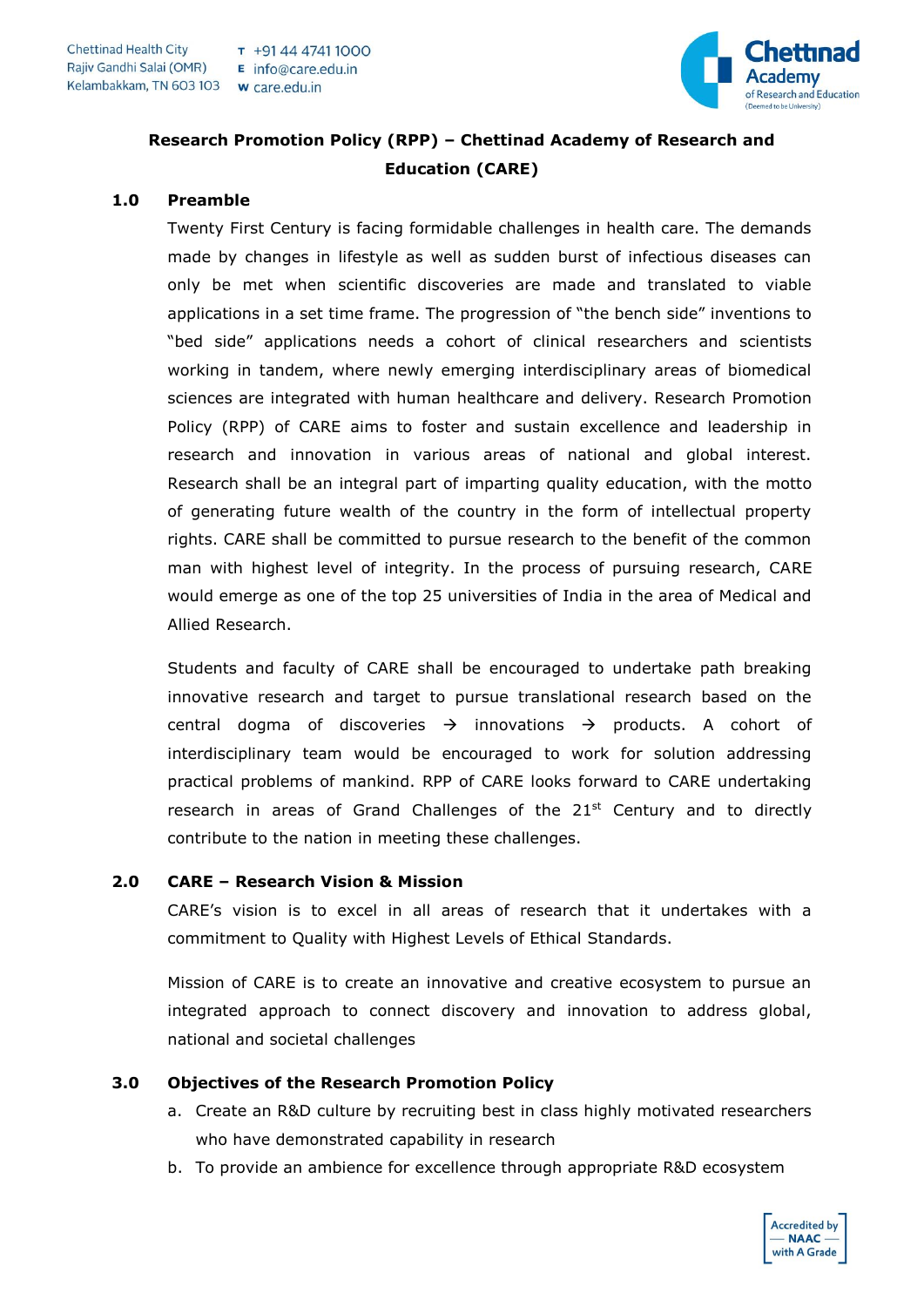

c. Foster inter/cross disciplinary research through a platform for knowledge sharing

## **4.0 Mechanisms to be adopted under Research Promotion Policy**

- a. University seed money of up to Rs. 5 Lakhs for young faculty
- b. Incentives and recognition for quality publication and extramural research projects
- c. University funding of major and minor select research projects
- d. University Junior Research Fellowship and Post-Doctoral Fellowship
- e. Annual contingent grants for University JRF
- f. Fostering interdisciplinary / clinical research
- g. Involving clinicians in Doctoral committees
- h. Building a core internationally trained interdisciplinary faculty
- i. Support for publication in high impact journals
- j. Support for collection of clinical data/HEC
- k. Promote research inquisitiveness in faculty through part-time PhD programs
- l. Support visiting faculties from reputed institutions in India and abroad
- m. ICT high band width network and high-end computing facilities
- n. Central instrumentation facility
- o. CPCSEA approved animal facility for research
- p. Support for Expansion and Upgradation of Central Instrumentation Facilities/Departmental central research facilities
- q. Increased support to outcome based research leading to an innovation and resulting in an entrepreneurial venture.
- r. Research grants for exceptional research performance, filing patents, technology transfer
- s. Support system to nurture innovation and Entrepreneurship and expansion of Institute Innovation and Incubation Center
- t. Support for the development of University-Industry Research Consultancy and Extension Center
- u. Encouragement and support to Faculty to select society specific problems and conduct research and provide feasible solutions.

## **5.0 Research Advisory Committee**

A research advisory committee (RAC) of eminent scientists and clinicians set new directions for research based on the national and contextual needs of affordable clinical care. RAC identifies opportunity for "signature" contributions in R&D on human healthcare and suggests various measures for establishing a niche R&D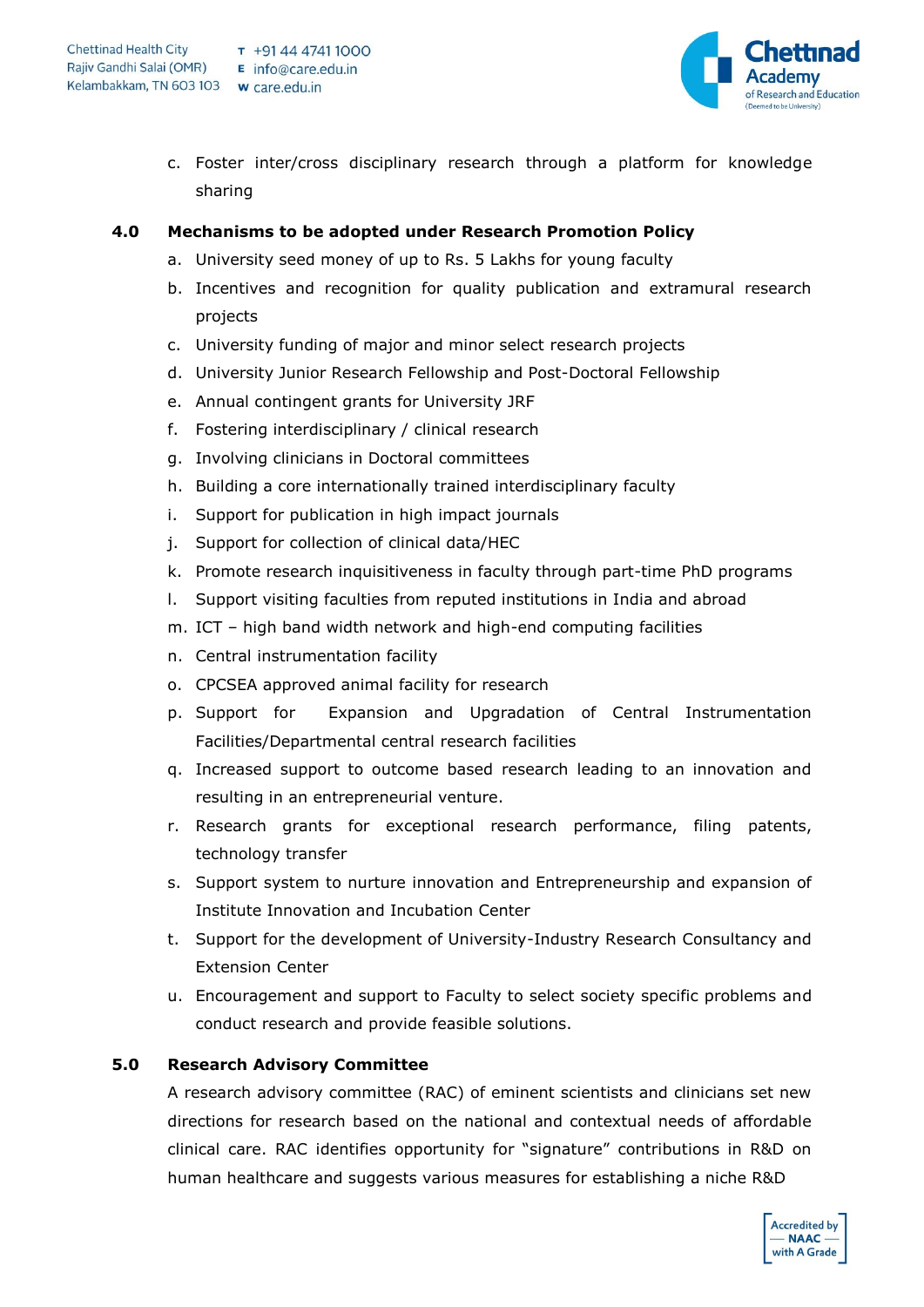

system in CARE. RAC would be supported by committees on mentoring, monitoring and promoting quality and ethically sound innovative, inter/cross disciplinary research in frontier thrust areas of national as well as global interest.

### **6.0 Support Committees**

- Board of research studies
- Institutional review board
- PG research review committee
- UG research review committee
- PhD/doctoral committee
- Institutional human and animal ethics committees
- Plagiarism and ethics in research monitoring commitee
- Plagiarism screening committee
- Intellectual property rights cell and Research Consultancy Team
- Institute innovation and incubation cell

### **7.0 Supporting Research Policies**

- Code of ethics in research and education
- Policy on career advancement for the awardees
- Policy on salary increment for the awardees
- IPR policy
- Expansion and Upgradation of Central Instrumentation Facilities/ Departmental central research facilities
- Encourage Undergraduate Research Initiatives
- Strengthen linkages by expanding national and international collaborations and partnerships

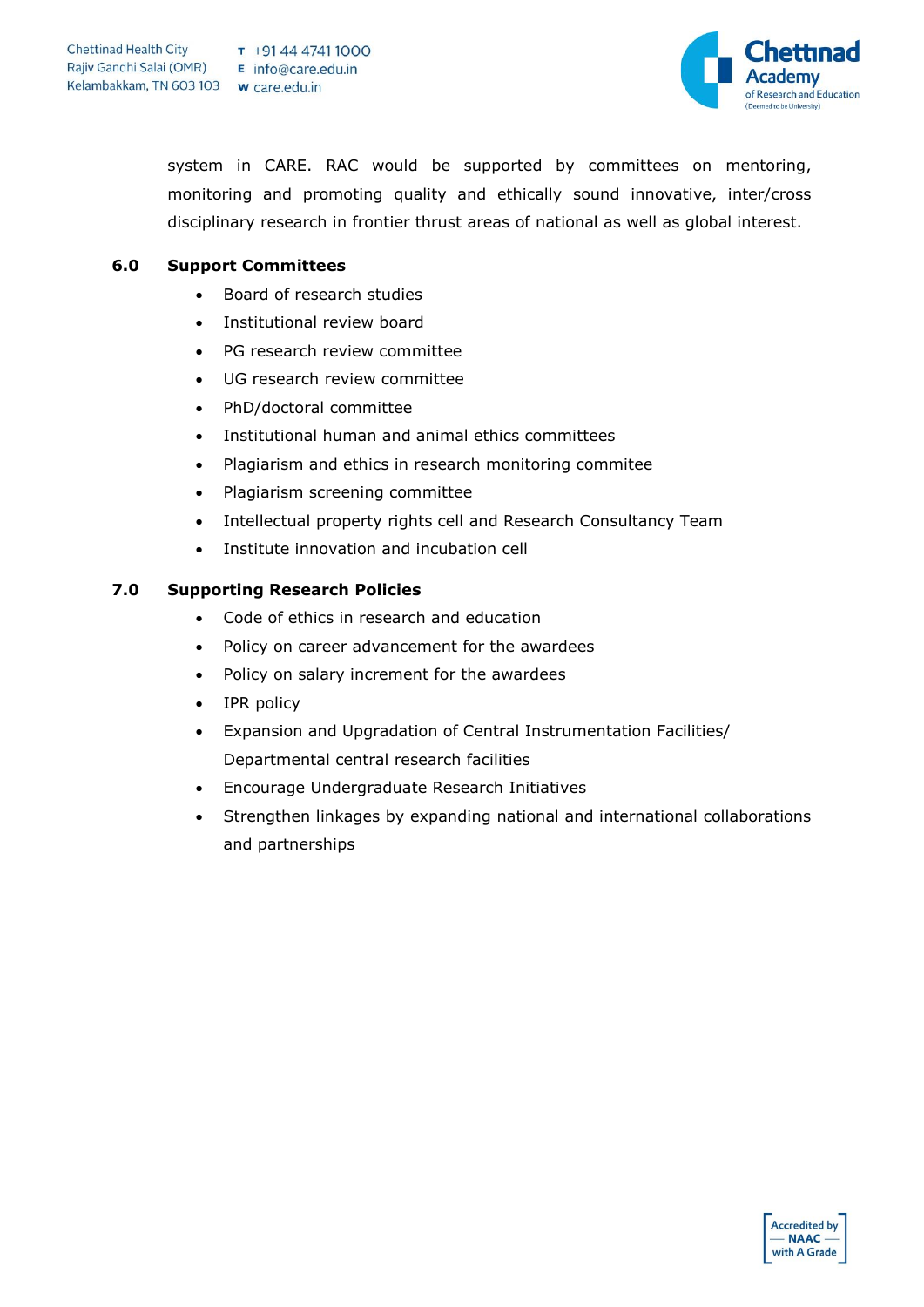

# **8.0 Research Ecosystem**



# **9.0 Research Capability Building**

A thematic rather than departmental approach to foster interdisciplinary research collaboration would be in place. This also promotes end-to-end research leading each translation of technology or development of high impact publications

The research advisory committee identifies appropriate themes for research in a three/five-year research models. Some potential research models that would be in place are

- a. Focussed basic research in medical science
- b. High risk high impact research
- c. Mission mode research
- d. Fast track translation research
- e. Societal research
- f. Grant in aid projects
- g. Industry funded sponsored research
- h. Academy/Institution linked collaborative research

## **10.0 Strategic Plan for Quality Publications**

 Researchers would be assessed for their publication metrics. H-index, number of publications with IF  $>$  50% of the highest impact factor journal in a chosen subject area and number of citations. The best performing researchers would be awarded for their achievements as detailed in Policy

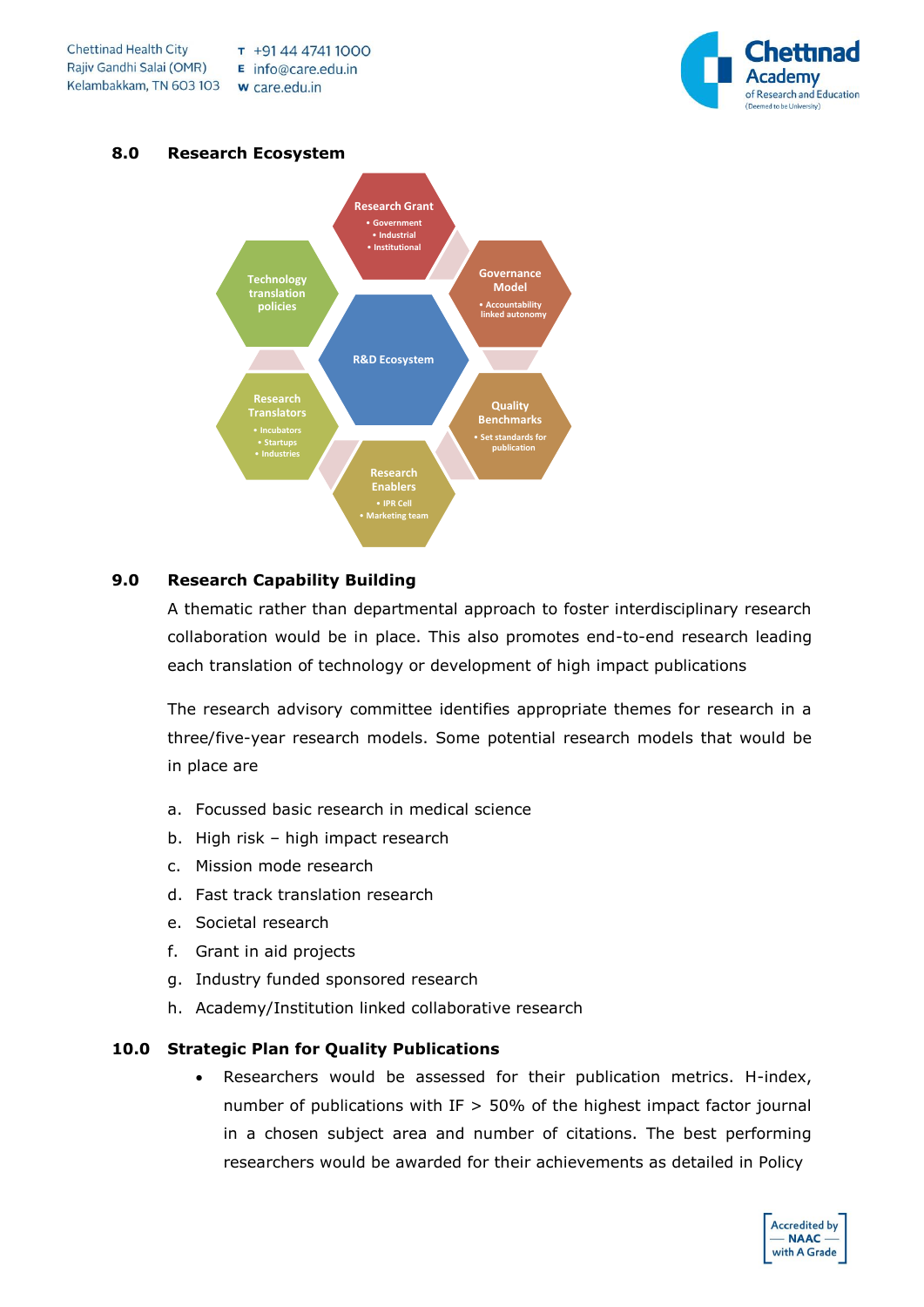

on career advancement for the awardees and Policy on salary increment for the awardees

 In an alternative model, researchers who create national and international collaborations leading to publications of high impact (i.e IF  $>$  75% of the highest impact factor journal in a chosen subject area) would be awarded.

# **11.0 Ease of Doing Science at CARE**

A Research Directorate with a full time Director, research convener, research coordinator, deputy registrar and requisite assistants follow a proactive mechanism for facilitating and implementation of research projects.

The job roles of the research directorate would include

- a. Advance funds for sanctioned projects
- b. Complete financial and technical support for IP
- c. Simply procedures for sanctioning institutional projects/procurements by investigators
- d. Autonomy coupled with accountability provisioning for PI
- e. Time to time auditing and submission of utilization certificates for externally funded projects
- f. Periodic training and workshops for IP/research tools etc.
- g. Facilitating sharing or resources
- h. Aligning with other institutions for collaboration and facility sharing

# **12.0 Expectations from Researchers and Students**

- a. Undertake research leading to high quality publications, presentations in national and international conferences, intellectual property
- b. Nurture/ promote research with a return of investment of at least 0.5 through institutional visibility / earnings from commercialization/ technology consultancy services
- c. Share / disseminate knowledge with fellow researchers
- d. Contribute to
	- a. Original research
	- b. Books and chapters
	- c. Integration and synthesis of existing knowledge
	- d. Application of knowledge to solve common man's problems
- e. Develop research concepts that provide for extramural funding for research